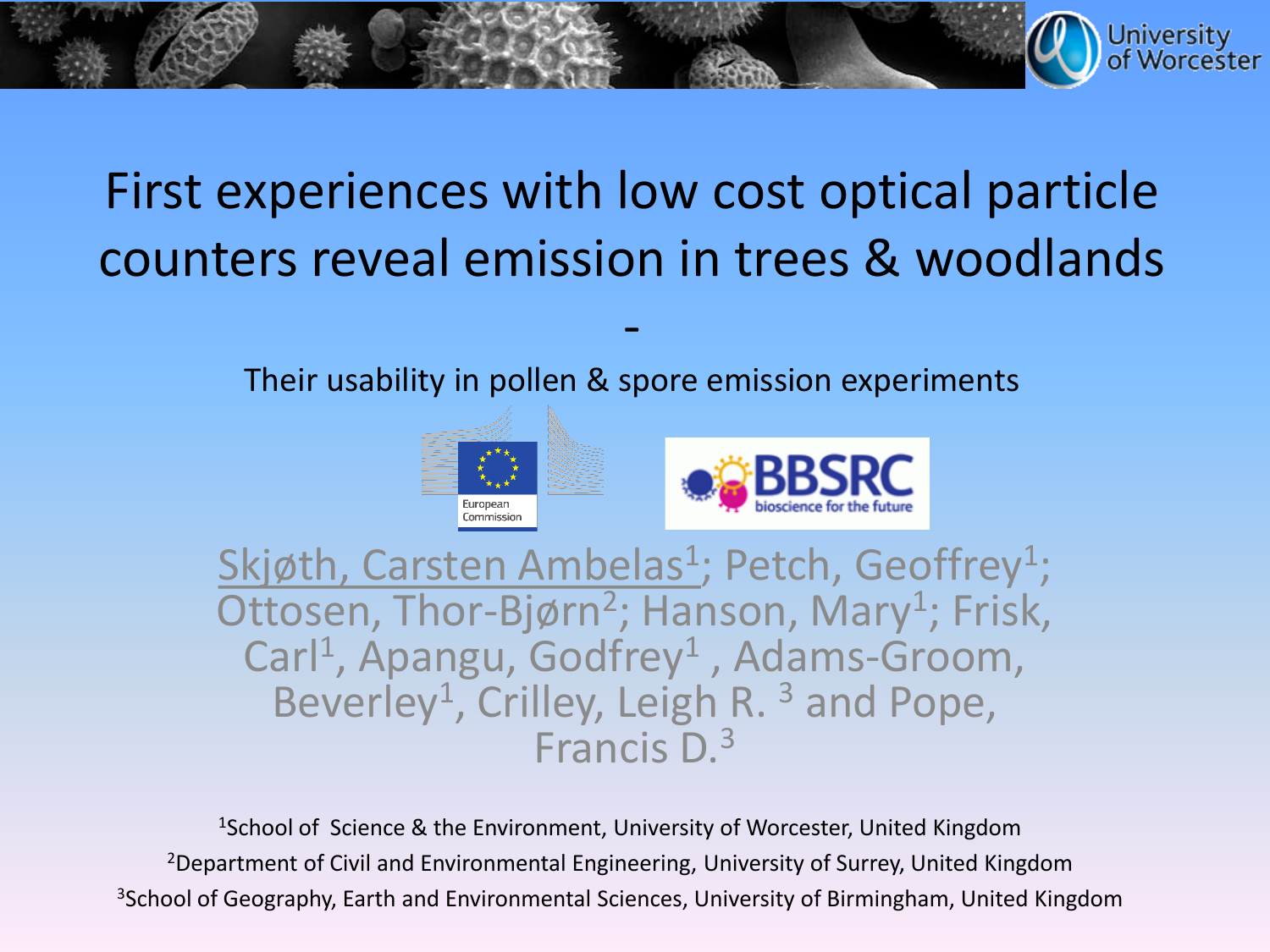# Background

- Pollen spore counting is labour extensive
- Automated systems a solution but expensive (both capital costs and running)
	- WIBS
	- Hund
	- Rapid-E
- Currently limited experience with automated low cost devices
- Purpose is to test the applicability of a modified low cost instrument from EUNetAir partner (COST network)[1]
	- Based on particle counter: Alphasense-N2 (£300)
	- Designed to compete with Grimm particle counter (~£14.500) and TSI 3330
	- Time resolution 1-10 sec
	- Modification:16 size bins, real time detection:  $0.61\mu$ m 40μm
- Three experiments:
	- Spore emission experiment in woodland
	- Pollen emission experiment in flowering tree
	- Test in reproducibility





**Specifications from standard OPC data sheet**

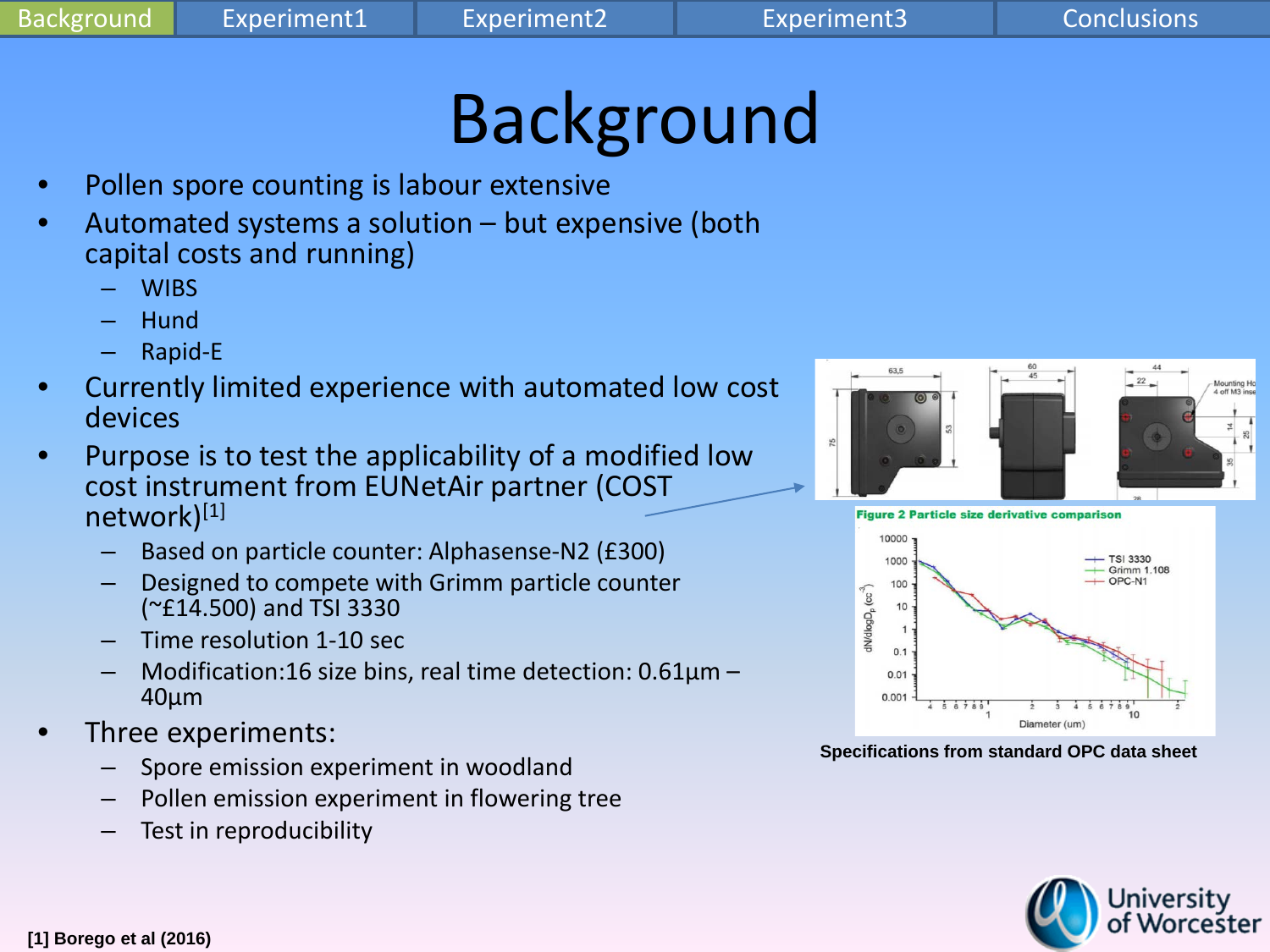## Experiment 1: A woodland near Worcester

### • **Observations**

- Meteorological data 30 minute interval (not shown)
- Burkard trap, 30 minute counts
- 3 Particle counters 1m above spore source
- 10 sec intervals, aggregated to 1h
- Run by laptops + USB cable
- **Initial conclusions**
	- New instrument working
	- Issues with relative humidity<sup>[2]</sup> for standard OPC-N2, affects beta-version?
	- A background reference is needed
	- Issue with "clogging up"





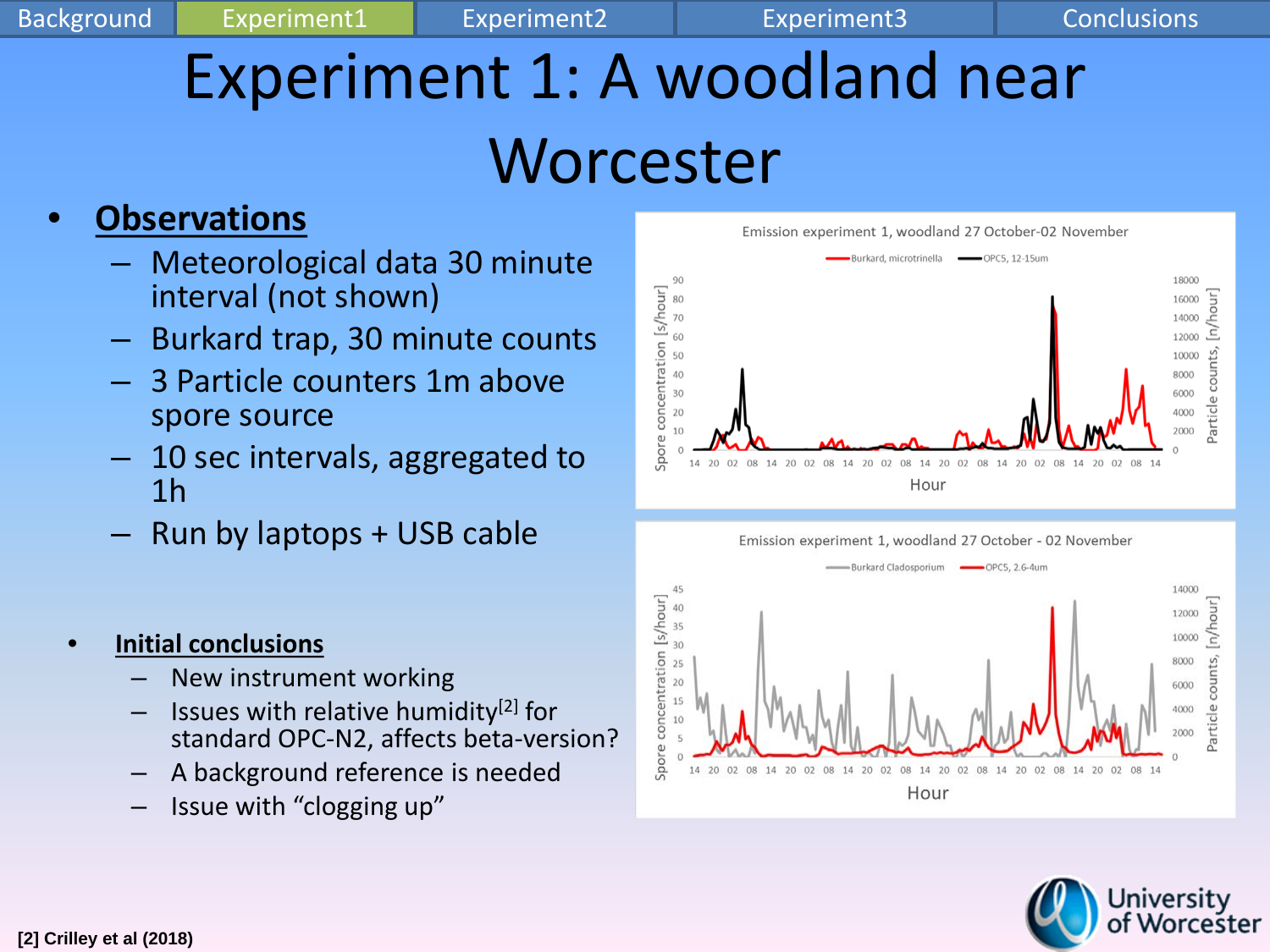Background Experiment1 Experiment2 Experiment3 Conclusions

# Experiment 2: A birch tree Worcestershire

#### • **Observations**

- Meteorological data 30 minute interval
- 2 weekly phenological flowering registrations
- 3 particle counters in pollen source (within tree), daytime
- 1 particle counter in background area
- 10 sec intervals, aggregated to 1 hour
- Run by laptops + USB cable

#### • **Initial conclusions**

- Clear signal from flowering tree
- Placement in emission zone critical
- Problem with mobility (run by laptop)
- Flowering clearly detected even most (lower) catkins appeared almost empty



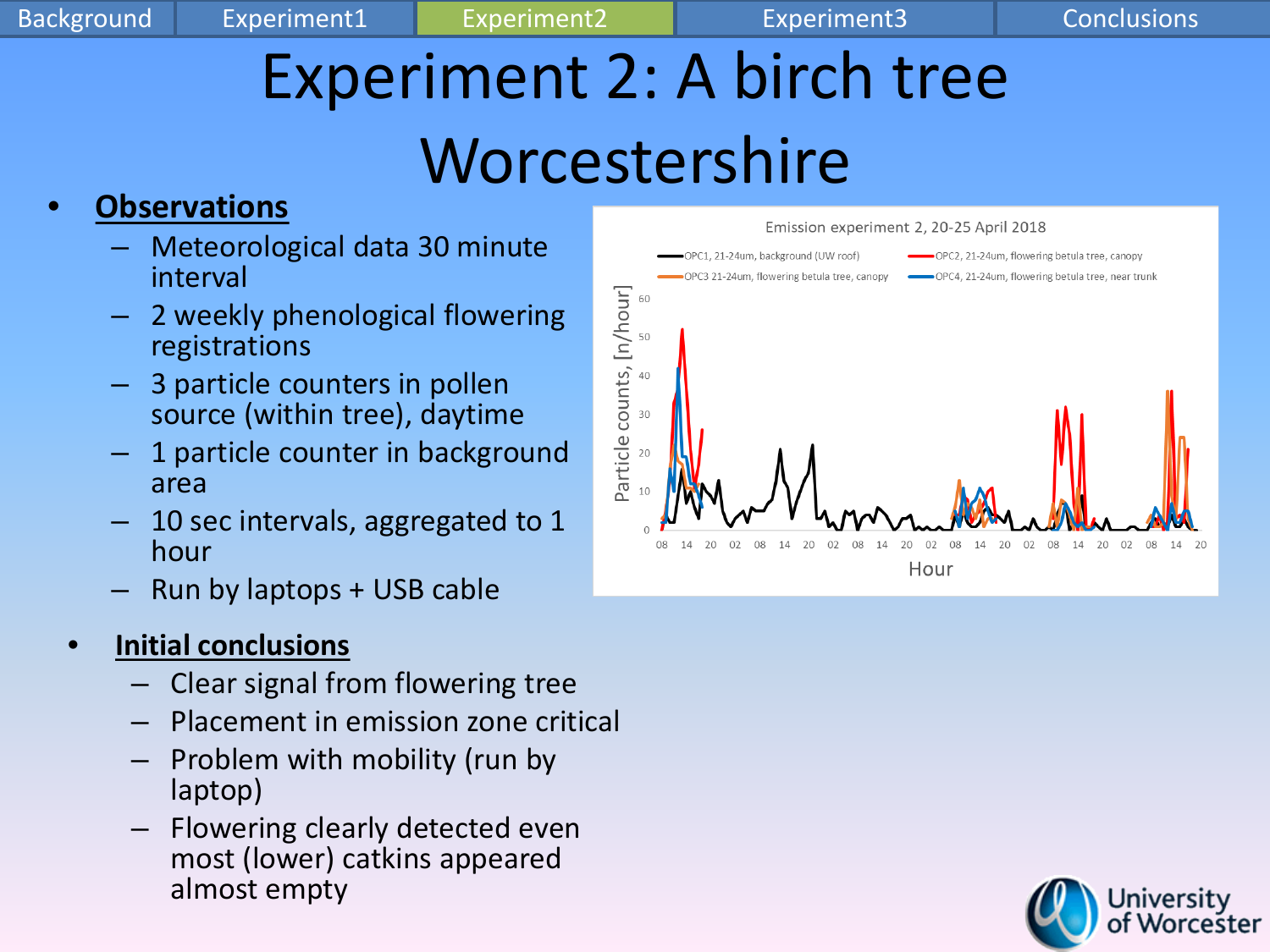## Experiment 3: Reproducability

#### • **Observations**

- 3 particle counters
- Rotating unit vs fixed unit (July- August)
- 2 fixed units (April-June)
- Background area
- 10 sec intervals, aggregated to 1h
- 3<sup>rd</sup> unit operated by Raspberry PI

#### • **Initial conclusions**

- Counters reproduce each other
- Effect of rotating method unclear
- Correlations fall rapidly above 24 μm, fewer data
- Effects of nozzle (inlet) unclear
- Mobility solved by using Raspberry PI





**Setup showing rotating, fixed OPCs and ordinary Burkard trap**